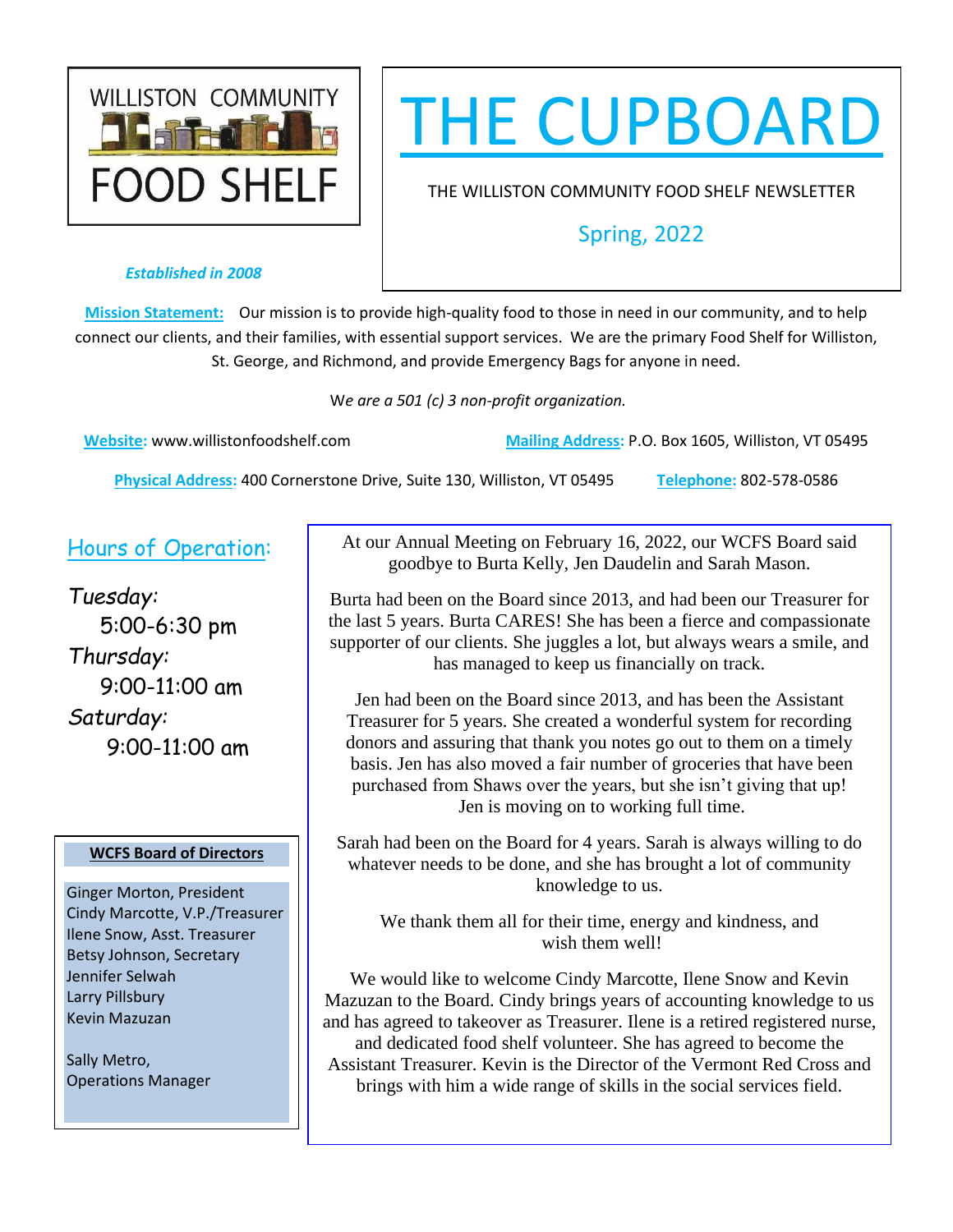#### **It Takes a Village,** by *Ginger Morton, President.:*

Every time I go to our little Food Shelf, I am amazed. In the 13 years of its existence, the Food Shelf has moved 3 times, each time to get bigger and better. We continue to serve thousands of people each year, cheerfully, **with no paid staff**. In December of 2021, we hit the 100,000 people served mark! We **ARE** fulfilling our mission of Feeding our Hungry Neighbors, and we have money in the bank to pay the rent!!

In our most recent move, that occurred last fall, we swapped our shopping area and stock room. Our landlord pulled up carpet, put down flooring, painted walls. We bought 2 commercial freezers and 3 commercial refrigerators from Big Apple Appliance in Colchester, and some more shelving, and WOW what an improvement. We have been able to expand our cold offerings with cheese and yogurt, and are able to keep produce refrigerated now. We can also stockpile meat as we have much better freezer space. When we allow clients back into the food shelf, the substantially larger shopping area with allow for much safer distancing. The move and upgrades cost about \$20,000, and was funded by an anonymous donation that we received in March of 2020.

There are a few partners within our community who allow us to be as successful as we are: *Hannaford* donates bakery, deli, produce and meat to us **every shift**

*Panera Bread, Starbucks and Boyea Fassetts* donate bread products to us **every shift**. We are very grateful for these donations, and they make a great impact on what we are able to offer our clients.

Every week, about 20 hearty souls volunteer for a shift, at the Food Shelf, to shop for customers, restock shelves, and distribute extra food. A heartfelt thank you to each and every one of you. We couldn't do it without you!

We also have several unsung heroes who work under the radar, behind the scenes to keep us going smoothly:

Dave Rose of Rose Computer has paid our internet bill for the last 10 years, and he keeps our computer current and safe at no cost to us.

Steve Stoddard and Pete Dwyer do weekly pickups at our donation bins at Hannaford, Shaws, Healthy Living and the Library.

Andre Parent, Alice Michalak and Drew Nelson do early morning Tuesday, or late evening Monday, pickups at *Panera* and *Hannaford*.

Reed Parker, Andrew Beecher, Walter Nardelli and Chris Stewart meet, and unload, the monthly delivery from the Vermont Foodbank.

Jan Ellis-Clements from Lucy's House provides us with dog and cat food. Coffee Enterprises in Hinesburg regularly donates ground coffee to us.

The Williston Community Food Shelf is proof that "It Takes a Village." I would like to sincerely thank each "Villager" on behalf of the Williston Community Food Shelf and our clients.

**Many Thanks!** The Board of the Williston Community Food Shelf would like to offer our sincere thanks to the ministers and congregation of the *Essex Alliance Church*. On the first Sunday of each month for 10 years, the congregation of the Essex Alliance Church donated about 40 cartons, and 6 large plastic trash bins, FULL of food to us under their M25 (Matthew 25) Food for the Hungry program. Because the Church has chosen not to go forward with their plan to build a new campus in Williston, they have decided to give the food from their M25 program to Aunt Dot's Place in Essex, where their campus is.

When the Alliance Church began donating to us, their donations were the only ones that we could count on. We knew that on the first Sunday of each month, their generous congregation would provide food for our clients. Over the years, the Alliance Church donated thousands of pounds of food to us. The Food Shelf is blessed to have had the Alliance Church ministers and congregation on our team.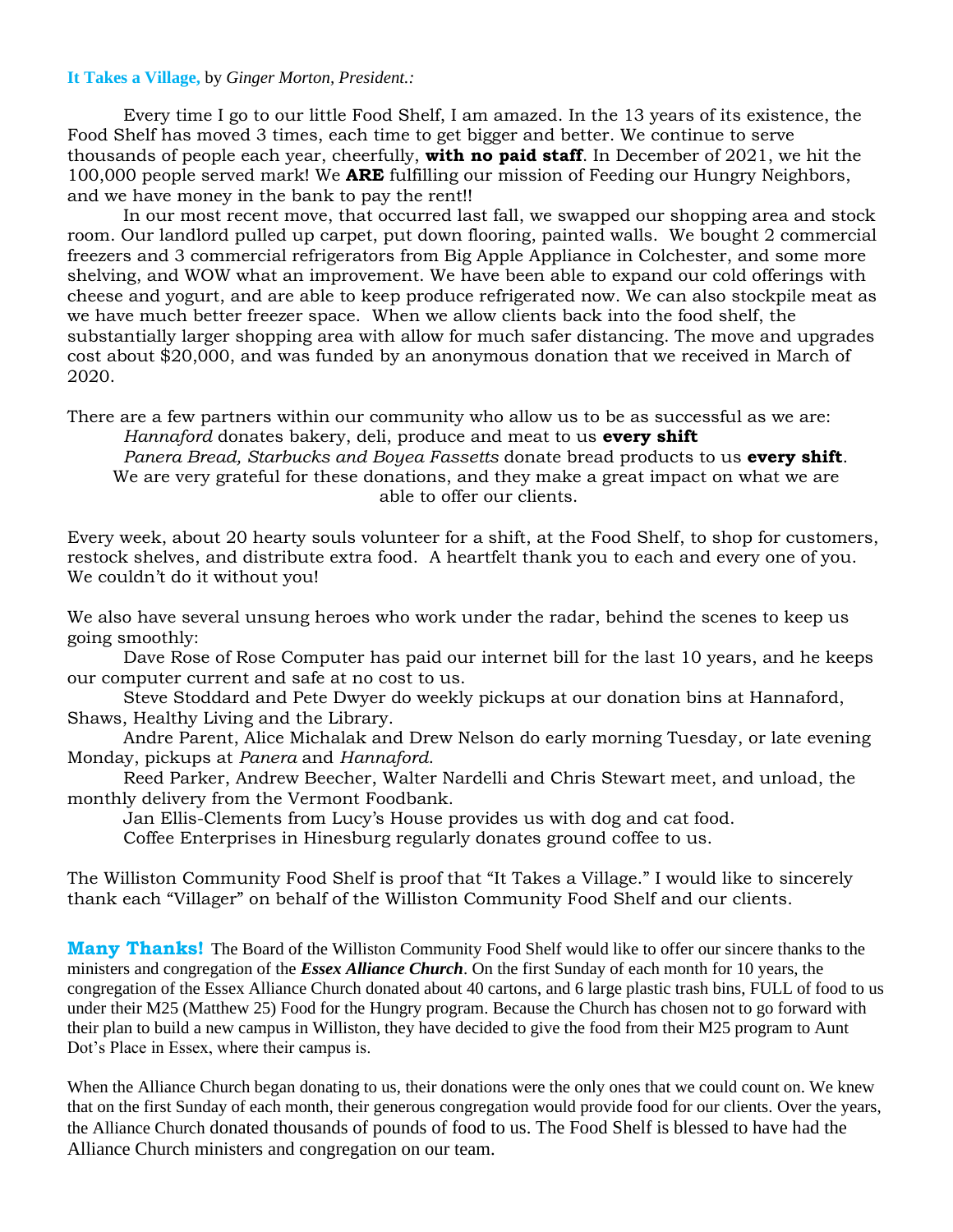**Looking Forward to Summer:** As the school year comes to a close, and people go on vacation, the number of Food Drives conducted for the Williston Community Food Shelf **dramatically decline**, as do other Food Donations. Unfortunately, **Hunger does not "Go on Vacation".**

In addition to the fresh produce, bakery products and meat donated to us every shift, each client that comes to the Food Shelf receives Pasta and Pasta Sauce; Canned Soup, Fruit, Beans, Diced Tomatoes and Vegetables; Peanut Butter and Jelly; Boxed Macaroni and Cheese; Laundry Detergent; Personal Hygiene Products; Dog/Cat Food; Juice; Crackers; Toilet Paper; Snacks; Milk; Butter; Cheese; Yogurt and Eggs.

We also provide a "School Vacation Bag" full of kid-friendly goodies to our Williston, Richmond and St. George clients all summer, to help fill any gaps created when the School Lunch Program is not available.

Also, the Food Shelf provides some school supplies in August each year to assist our clients' children with their "Back to School" needs.

Please consider using the drop boxes at Hannaford, Shaw's, Healthy Living, or the Dorothy Alling Library, or stop by the Food Shelf when we are open, if you wish to help with our summer needs.



New this summer, we have contracted with a local Farmer to provide weekly deliveries of lettuce for our clients. We also hope to work with other local farmers to buy in season produce this year. We do, happily, accept produce donations from the gardens of local citizens.

During the COVID Pandemic, stopped having clients actually come in to the Food Shelf. We created a large Grocery List, which clients fill out in their cars. A Volunteer then chooses the groceries requested, and brings them out to the client's car. This method has worked well for keeping both clients and volunteers safe. We are carefully watching the COIVD numbers in Vermont, listening to the guidance from medical personnel and communicating with other Food Shelves in the area, to determine when the correct time is to allow clients to come back inside again.